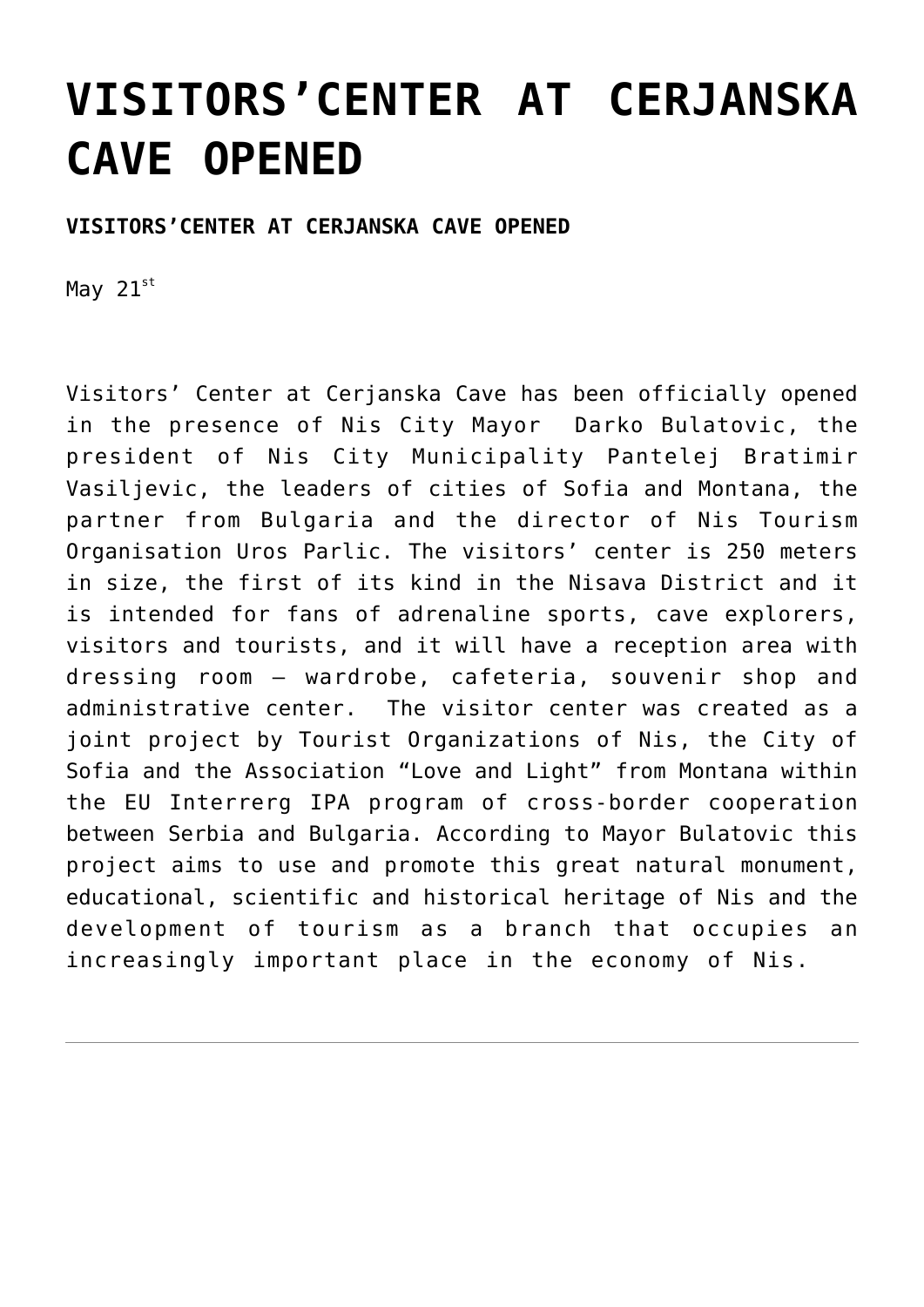## **[12 NEW DESTINATIONS TO FLY TO](https://www.gu.ni.rs/2019/03/29/12-new-destinations-to-fly-to-directly-from-nis-starting-july-1st/) [DIRECTLY FROM NIS STARTING](https://www.gu.ni.rs/2019/03/29/12-new-destinations-to-fly-to-directly-from-nis-starting-july-1st/) [JULY 1ST](https://www.gu.ni.rs/2019/03/29/12-new-destinations-to-fly-to-directly-from-nis-starting-july-1st/)**

March  $29^{th}$ 

Nis City Mayor Darko Bulatovic announced that the Serbian government adopted the decision of establishing routes of public interest in air traffic, based on which, from July 1st this year and until June  $30<sup>th</sup>$  2023, the flights would be established to 12 cities in Western Europe. There will be flights to **Nuremberg**, **Hannover**, **Frankfurt**, **Karlsruhe** and **Friedrichshafen** in Germany, **Gothenburg** in **Sweden**, **Bologna** and **Rome** in Italy, **Salzburg** in Austria, **Budapest** in Hungary and **Ljubljana** in Slovenia twice a week and to **Tivat** in Montenegro three times a week, but only during the summer season from May to October. "This is the confirmation that Nis is among the priorities of the state. This is the result of almost everyday contacts with the President Aleksandar Vucic and the Prime Minister Ana Brnabic. This is the result of countless conversations and meetings with the Deputy Prime Minister Zorana Mihajlovic and her team, and therefore I can proudly say that Nis officially has become a regional air traffic center, "said Mayor Bulatovic. He stressed that the economy, in which the state and the city invested, would gain a new impetus, it would facilitate investors coming to Nis and their meetings with local partners and it would facilitate access to the markets in Western Europe. "Of course, this is also important for the development of tourism, and certainly for our diaspora, because the destinations have been defined according to the actual needs, but there was not enough commercial justification for their launch, without the help of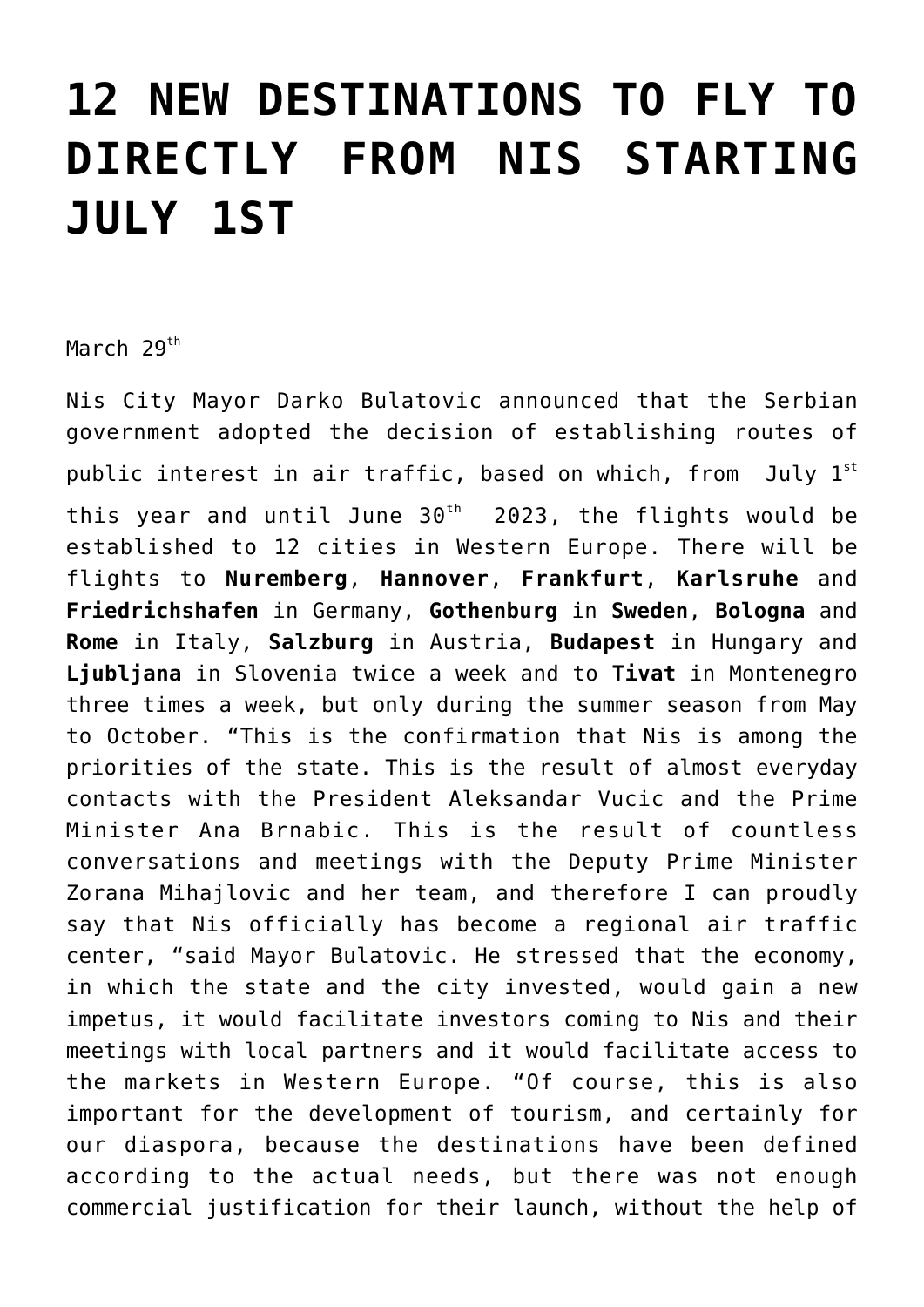the state," stressed Mayor Bulatovic. "This puts stop to all stories and malicious comments on closing the airport. "As we have agreed with Minister Mihajlovic, the headquarters of the company Airports of Serbia would be in Nis. All this, clearly show to the citizens of Nis and the southeast of Serbia that the opposite claims were clearly extremely malicious, inaccurate and directed against the development of not only the airport, "Mayor Bulatovic said at the press conference.

## **[EGYPTIAN AMBASSADOR IN NIS:](https://www.gu.ni.rs/2019/03/08/egyptian-ambassador-in-nis-we-want-to-fly-to-hurghada-from-nis/) [WE WANT TO FLY TO HURGHADA](https://www.gu.ni.rs/2019/03/08/egyptian-ambassador-in-nis-we-want-to-fly-to-hurghada-from-nis/) [FROM NIS](https://www.gu.ni.rs/2019/03/08/egyptian-ambassador-in-nis-we-want-to-fly-to-hurghada-from-nis/)**

March  $R^{th}$ 

Nis City Mayor Darko Bulatovic met with the Ambassador of the Arab Republic of Egypt in Belgrade Mr. Amr Aljowaily, with whom he discussed possibilities for improving cooperation, primarily in the field of tourism and improvement of the tourist offer of Nis. Ambassador Aljowaily and his associates presented to Mayor Bulatovic the experiences Egypt had in modern ways of presenting archaeological sites and possibilities for applying this knowledge in Nis, primarily at the site of Mediana, Fortress and other locations that were interesting to the tourists. Mayor Bulatovic informed the guests about the potentials of Nis in the field of tourism and said that Egypt was an example of how archaeological and historical treasure could be used for the development of tourism and that kind of experience could be useful to be applied in Nis which was one of the oldest cities in this part of Europe, with an impressive historical heritage. Bulatovic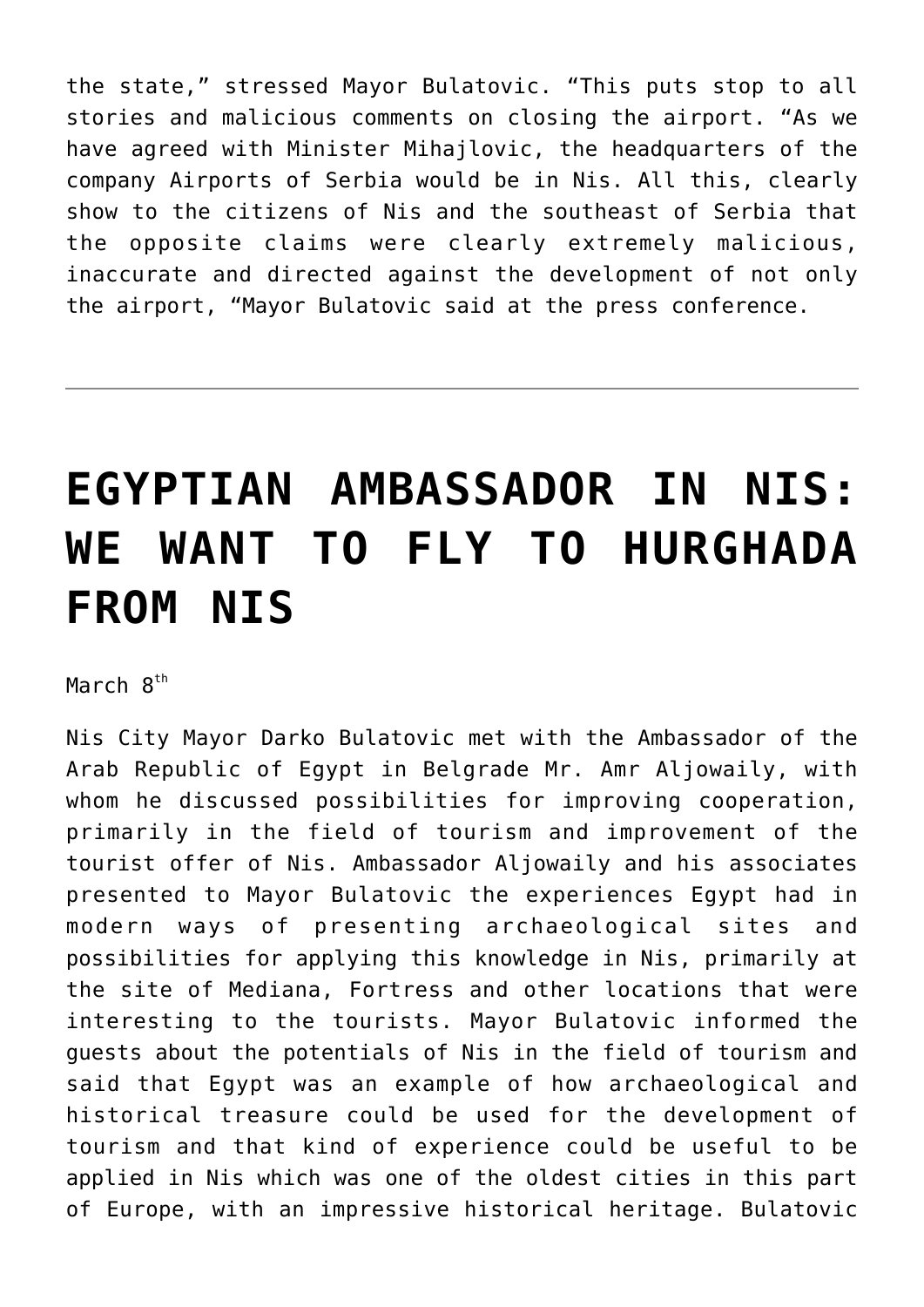emphasized the significance and increasing investments of the state of Serbia in the Nis Airport Constantine the Great which, he said, was "a gate through which an increasing number of foreign tourists were coming to our city." The talks also highlighted the willingness of Egyptian airline companies to establish routes between Nis and Hurghada, since, as it was jointly assessed, it was big and still unused opportunity to improve economic cooperation between two friendly countries and in particular the possibility for greater number of people from Serbia to visit Egypt, and also for people from the largest country of North Africa to come to Nis and get to know the city and this part of Europe. The official request has already been submitted to the authorities in Belgrade, and the approval of the Directorate for Civil Air Transport and the competent state authorities is expected.

# **[NIS PRESENTED ITSELF AT](https://www.gu.ni.rs/2019/02/24/nis-presented-itself-at-international-tourism-fair-in-belgrade/) [INTERNATIONAL TOURISM FAIR IN](https://www.gu.ni.rs/2019/02/24/nis-presented-itself-at-international-tourism-fair-in-belgrade/) [BELGRADE](https://www.gu.ni.rs/2019/02/24/nis-presented-itself-at-international-tourism-fair-in-belgrade/)**

February 24<sup>th</sup>

The traditional promotion of Nis as a city of rich heritage with numerous cultural and historical sites was held at the International Tourism Fair in Belgrade. Nis was promoted as the city that offered its guests the best cuisine, entertainment and opportunities for adventure, sport and spending time in nature. For these reasons, according to the director of Nis Tourism Organizations Mr. Uros Parlic Nis is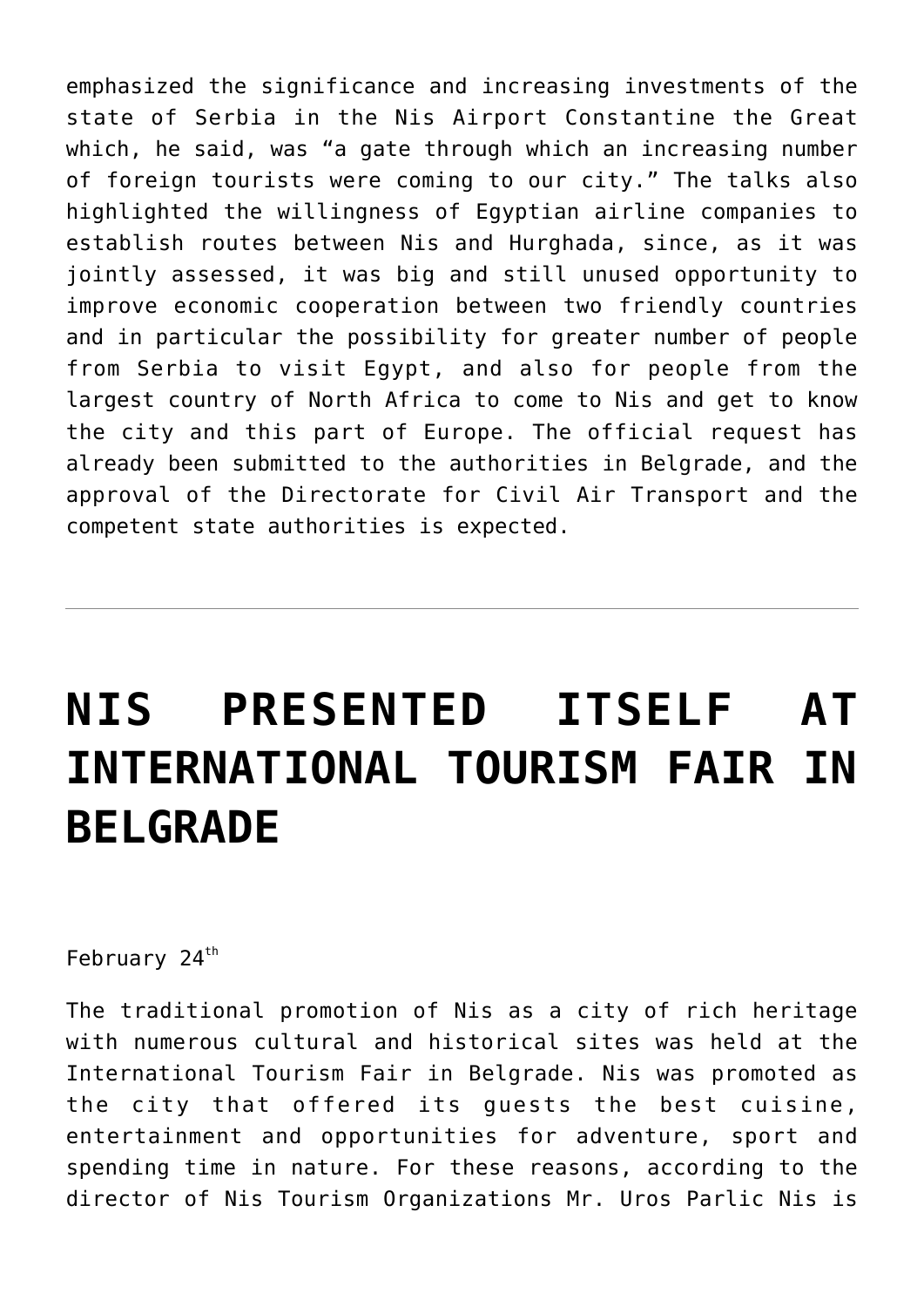becoming more and more popular among tourists, and from year to year the number of foreign and domestic guests is increasing. This increase in the number of tourists was almost by 20% compared to 2017. In order to continue this trend Nis has already been introduced in Moscow, Bratislava, Vienna, Ljubljana, Sofia and several other European capitals at the tourism fairs. Nis City Mayor Darko Bulatovic visited the promotional stands of the city at the fair. On this occasion he emphasized that tourism was extremely important, not only because of the high income it brought, but also because of the image and the reputation of the city and above all because of the new jobs generated by tourism.

# **[VISITOR CENTER AT THE CAVE](https://www.gu.ni.rs/2018/12/13/visitor-center-at-the-cave-cerje/) [CERJE](https://www.gu.ni.rs/2018/12/13/visitor-center-at-the-cave-cerje/)**

The construction of the Visitor Center at Cave Cerje is nearing completion. If the weather does not slow down the works the building will be completely finished by the end of the year. The works were visited today by Nis City Mayor Darko Bulatovic and the director of the Tourist Organization of Nis, Uros Parlic. The facility is built with funds provided from the Interreg IPA cross-border project implemented together by TON and Sofia. The total budget of the project is 587,695 Euros. 477,208 euros is a donation of the European Union, while the rest of the funds were provided by the City of Nis. The Visitor Center will have the exhibition and gallery space, the accommodation for speleological equipment, restaurant and space for rest for the visitors as well as the space for guides, security and sale of tickets, and sanitary facilities. Mayor Bulatovic said that this was one of the most important projects for the city when it was about the development of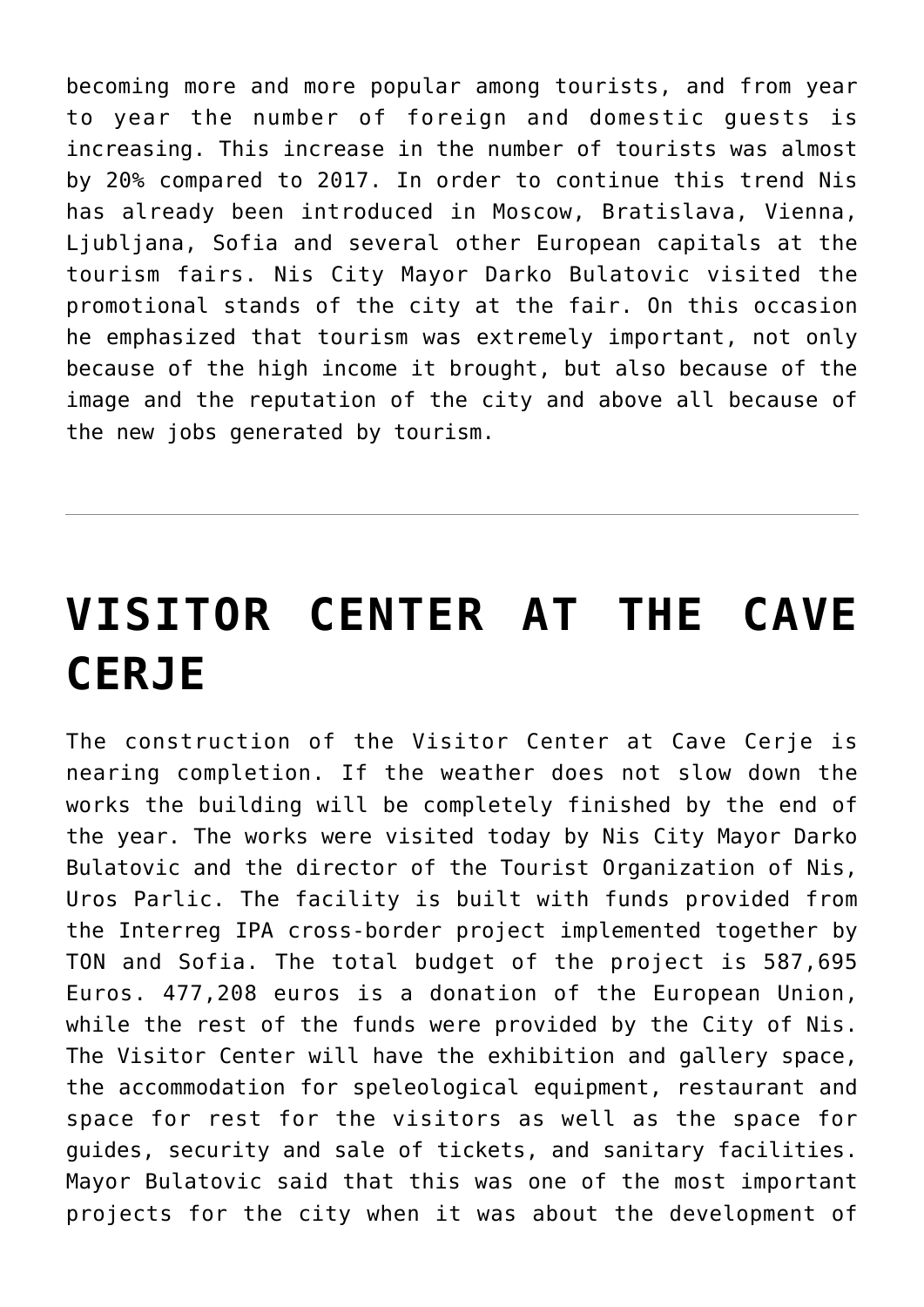tourism in Nis. "It is a significant project not only because of the location of the Cave Cerje and its potentials, the large number of speleologists and tourists that visit it. This will not serve only for the purpose of this site, but it is significant for the whole area where there are monasteries, spas, cave complexes, and many other sites interesting for the tourists", as Mayor Bulatovic said. According to the Municipality of Pantelej the works will begin on the asphalting of the missing road in the length of 300 meters and the construction of bus stop near the center, which will make the complex complete and infrastructural available at all times.

# **[NEW FLIGHTS FROM NIS TO](https://www.gu.ni.rs/2018/11/17/new-flights-from-nis-to-vienna/) [VIENNA](https://www.gu.ni.rs/2018/11/17/new-flights-from-nis-to-vienna/)**

In the presence Nis City Mayor Darko Bulatovic, the members of Nis City Council and the management of the Airport Constantine the Great the first flight from Vienna arrived in Nis. Thus the new line Vienna – Nis – Vienna was officially established. The flights are scheduled for Tuesdays and Saturdays, and in certain months on Thursdays. The one-way tickets are on sale from 2399 RSD. The price includes all taxes except for the service for issuing a plane ticket. Wizz Air says this is "a great opportunity for Serbian travelers to discover one of the European cultural centers at a favorable price of tickets for 19.99 euros". Mayor Darko Bulatovic said that the launching of this line, as well as the enormous interest of passengers for it, was a sure proof that Nis airport had a future. "Since the beginning of this year, about 310,000 passengers have flown from the Nis airport, which is about 8 % more than last year, and we are sure that the plan of having  $360$   $\Box$ 000 passengers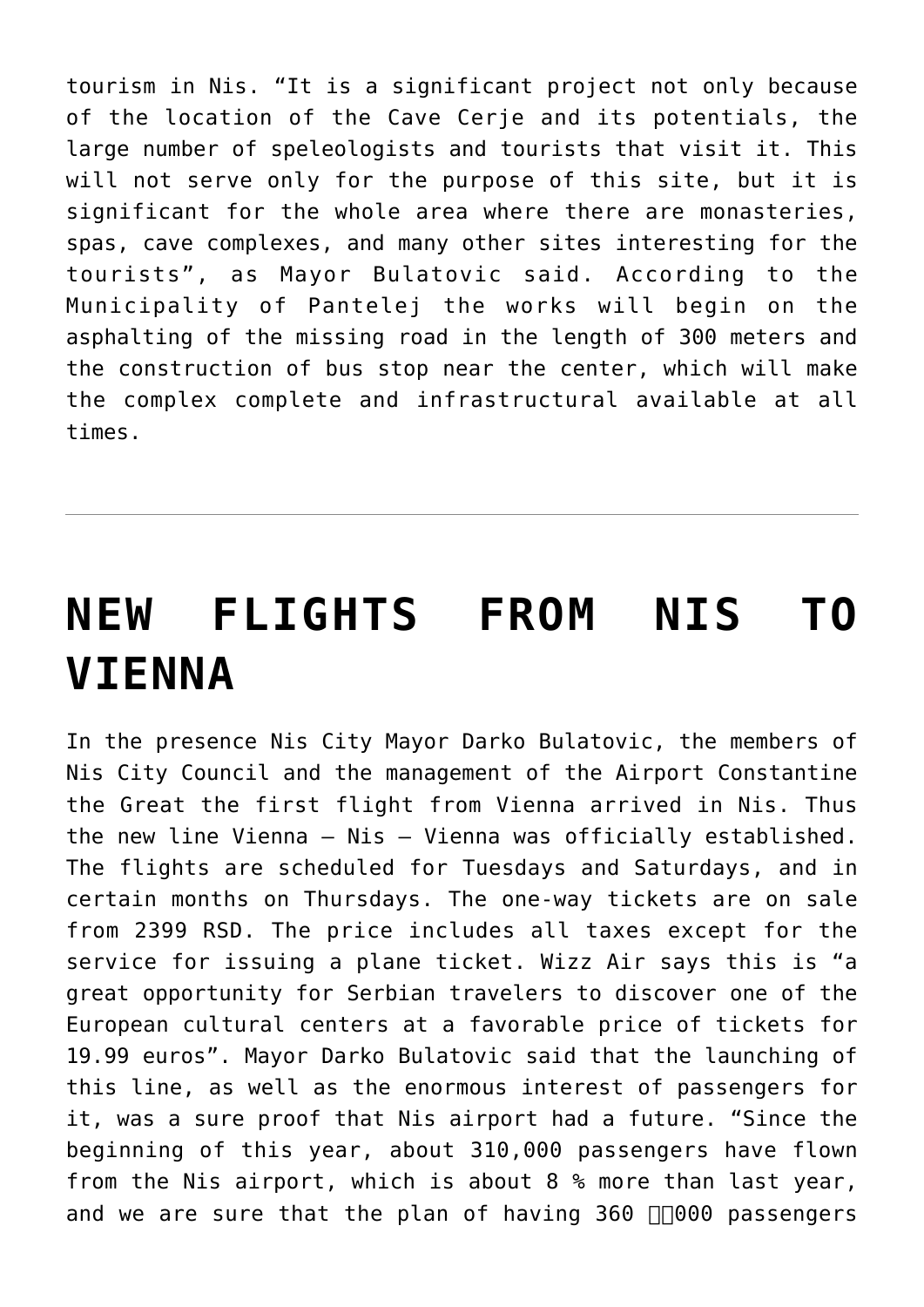this year will be achieved. I am sure that next year, this number will be surpassed, "Bulatovic said. In response to the increased demand and desire for a number of favorable travel opportunities, Wizz Air continues to expand its network of lines from Serbia, offering this year a total of 20 routes to 8 countries available with two Serbian airports, which will further contribute to the increase in incoming and outgoing tourism trends and improve business relationships between countries.

# **[THE NUMBER OF TOURISTS](https://www.gu.ni.rs/2018/11/02/the-number-of-tourists-increases/) [INCREASES](https://www.gu.ni.rs/2018/11/02/the-number-of-tourists-increases/)**

During first 9 months of this year, 95,015 tourists were registered in Nis, which totaled 156,556 overnight stays, which is an increase of 17%, and the number of overnight stays by 9.7% compared to the same period of the previous year, according to the Press Release No 290 of October 1st, 2018 by the Republic Institute for Statistics. Since the beginning of the year many tourists from Serbia but also from European and non-European countries visited Nis. The highest number of arrivals was registered by foreign guests, and in the period from January to September, 57,513 foreign guests stayed in Nis, which is an increase compared to the same period of the previous year by 23.5%. Since the beginning of the year foreign tourists have made a total of 83,523 overnight stays, so in this category there was a considerable increase compared to the same period last year by 17.2%. Positive trend of growth relates also to domestic tourists, so in Nis, during first 9 months there were 37,502 tourists with 73,033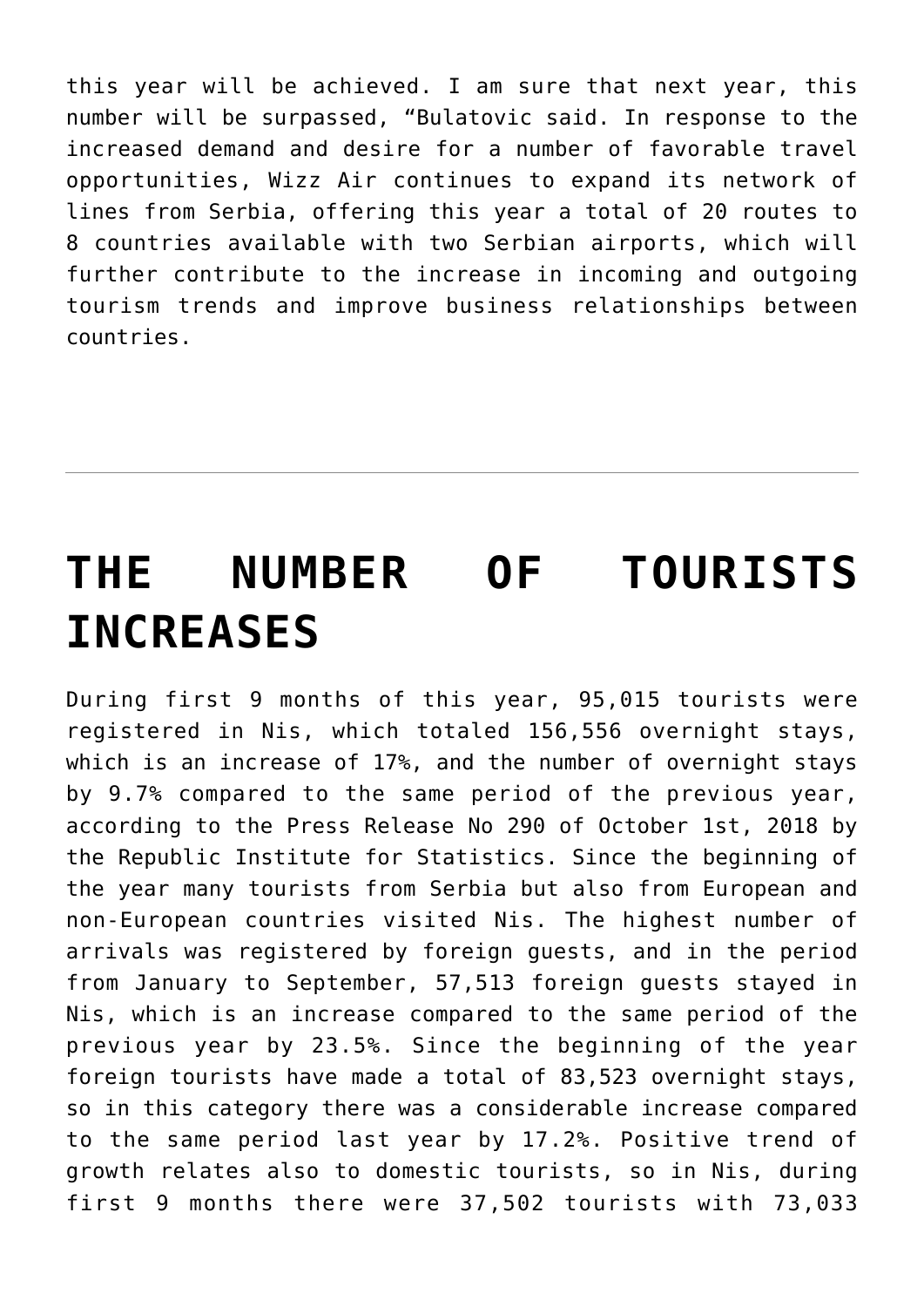overnight stays, which is an increase of 8.3% and 2.2% more than in the previous year. Such results and continuous growth of tourist traffic are the result of good digital promotion of the city, participation in fairs in the country and abroad and cooperation with media houses and numerous journalists from abroad. The work of the Nis Tourist Organization contributed to Nis becoming more recognized tourist destination in this part of Europe.

#### **[NEW PATHS OF HEALTH IN NISKA](https://www.gu.ni.rs/2018/10/17/new-paths-of-health-in-niska-banja/) [BANJA](https://www.gu.ni.rs/2018/10/17/new-paths-of-health-in-niska-banja/)**

The City of Nis and the Municipality of Niska Banja will be the host of the 5th session of the Joint Consultative Committee of the EU-Serbia Region Committee. Apart from the representatives of almost all cities and municipalities from our country, the session will be attended by a large number of guests from abroad, members of the Committee from all countries in the region. The study tour of the project Health Paths and Meetings in Niska Banja which is financed through Interreg IPA CBC Bulgaria Serbia funds was organized last night. Together with the Nis City Mayor Darko Bulatović and the President of the City Municipality Niska Banja, Dejan Jovanović, the European parliamentarians walked along the paths of health in the park above the fountain. The reconstruction of the health paths is financed by a crossborder project jointly implemented by City Municipality Niska Banja and Bulgarian municipality Zemen. The objectives of the project are increasing of the tourist attractiveness of the cross-border region of the municipalities Zemen and Niska Banja. The project aims at capitalization of the natural and historical recourses in the region and improvement of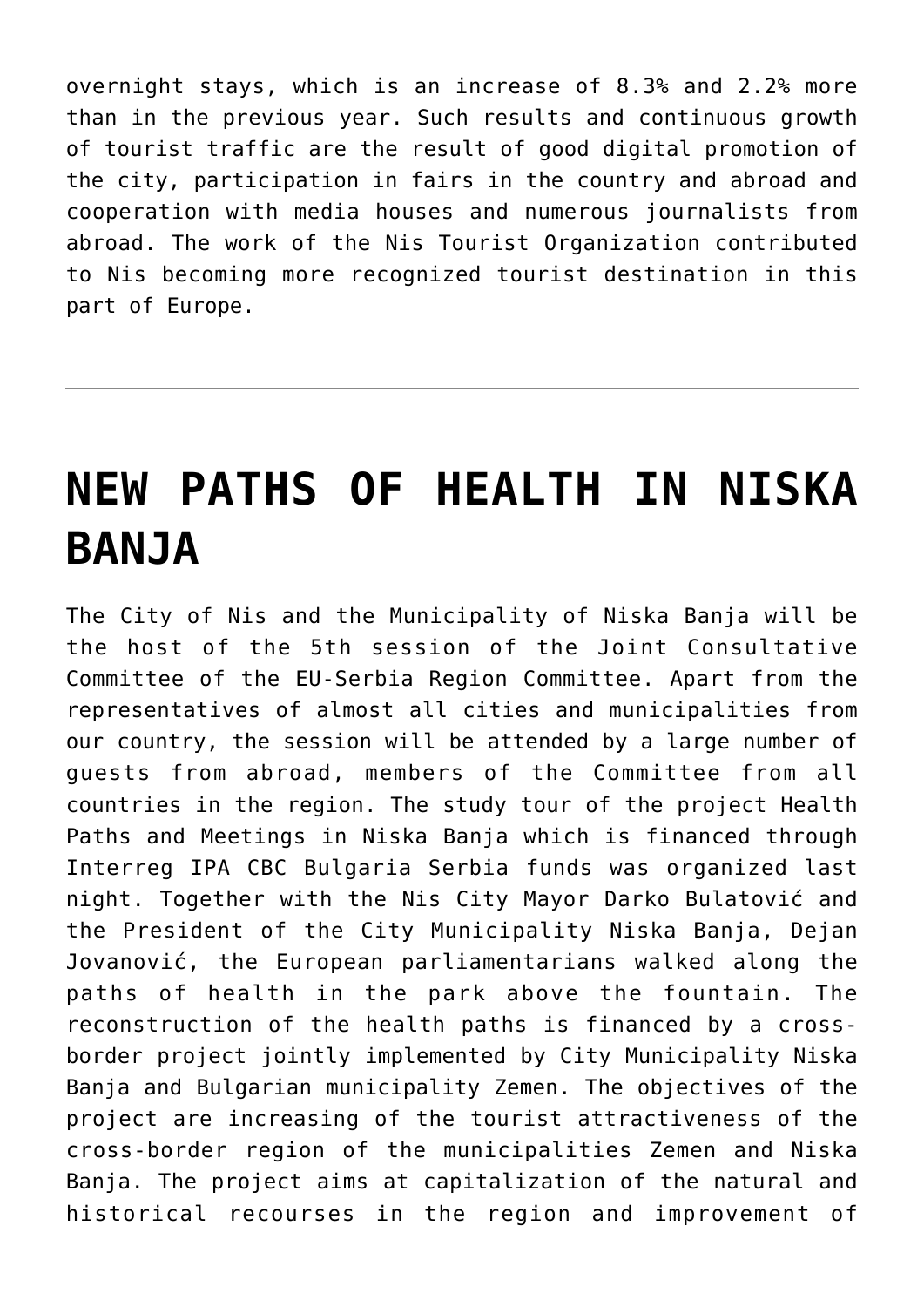touristic products. Through investments in infrastructure the project will contribute to the creation of more attractive tourist conditions and will attract further investments. The project will also popularize the region as a tourist destination. Planned project activities include reconstruction and modernization of the community center in Gabrov Dol and supporting construction activities. In Niska Banja infrastructure activities cover rehabilitation of health walking paths, the amphitheater and scene in the city center and the park. The project includes organization of tours in each country for tour-operators to popularize the project results and the tourist opportunities. Another activity envisages the digitalization of main tourist sites in both municipalities and their integration on a common website which will further contribute to popularization of the region.

## **[NISVILLE – ONE OF THE NIS](https://www.gu.ni.rs/2018/08/07/nisville-one-of-the-nis-brands/) [BRANDS](https://www.gu.ni.rs/2018/08/07/nisville-one-of-the-nis-brands/)**

Nis City Mayor Darko Bulatovc visited today the Nis fortress where the final preparations for the start of the main program of this year's International Jazz Festival Nisville were in progress. The mayor, together with the Director of Nisville, Ivan Blagojevic, visited the newly opened Jazz Museum in the building of the former Turkish Bath where the history of the Festival and the development of jazz culture in Nis was exhibited. On this occasion the Mayor emphasized the great importance this museum had, as well as Nisvillle in general, in creating a more complete and richer tourist offer in Nis. "The city recognized the significance of Nisville and included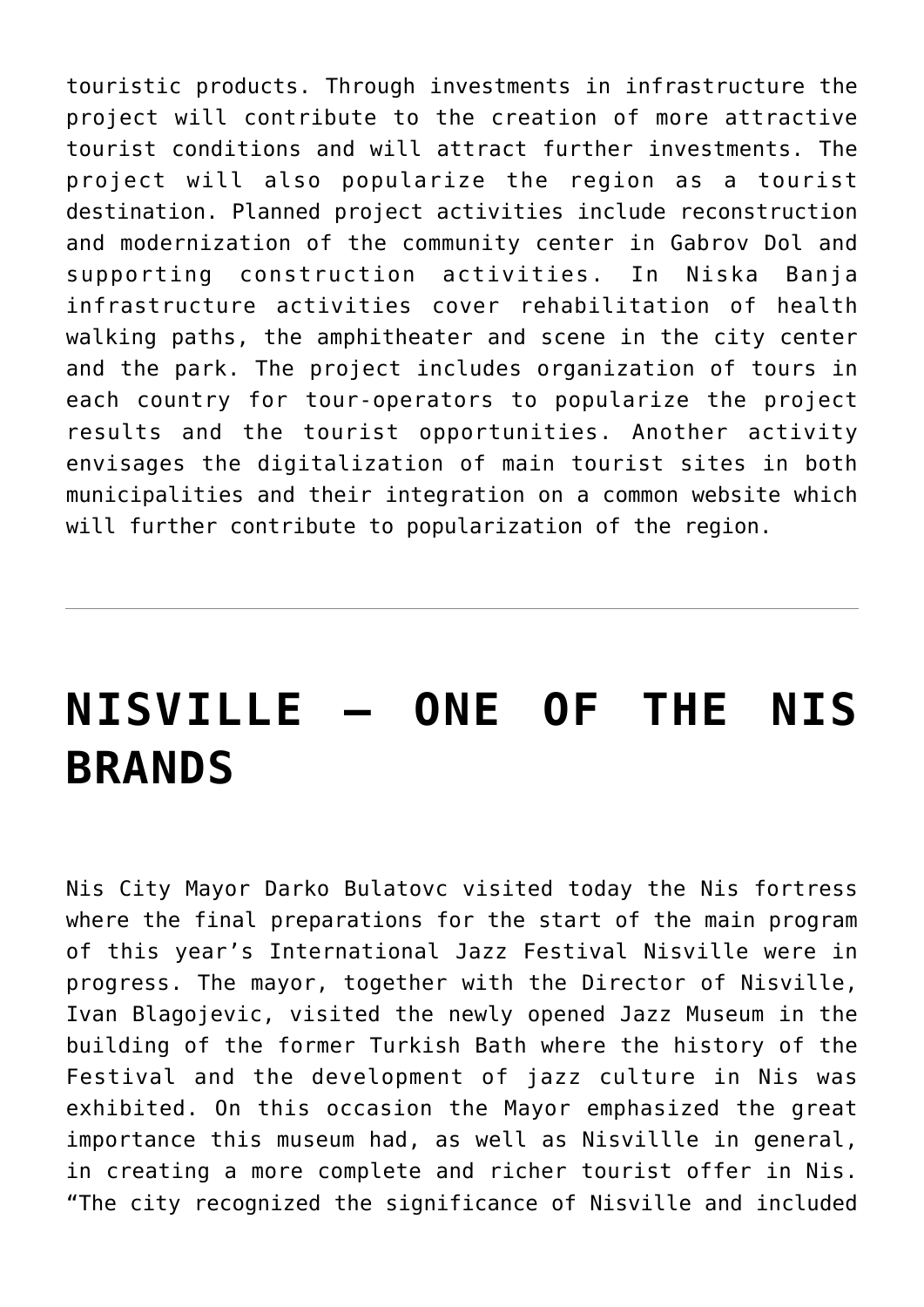it among the public events supported by the city, the Jazz Festival was a cultural treasure and unique brand of Nis, after which this city became recognizable and far beyond the borders of our country. This can be seen at every step. The city is crowded with people from all over the world, and I expect estimated 200,000 people to see some of Nisville programs during these ten days, which will be a huge success for the city, "Bulatovic said. Nisville Director Ivan Blagojevic expressed satisfaction with the support provided by the city to the festival without which Nisville could not have been one of the top ten music festivals in Europe, according to the British Guardian. Blagojević hopes that the ministries of culture, youth, and tourism will also recognize the significance of this event, and provide support that will enable Nisville to progress, both technically and program related, primarily through the arrival of the world's greatest names in the world jazz scene. Mayor Bulatovic emphasized that the support from the city increased from 20 million in 2016 to 28 million dinars this year, which testified that Nis was aware of the value of this festival and was ready to support it in the coming years and in the future.

#### **[AMBASSADOR OF EGYPT IN NIS](https://www.gu.ni.rs/2018/08/03/ambassador-of-egypt-in-nis/)**

Mayor of Nis Darko Bulatovic met today with the Ambassador of the Arab Republic of Egypt, H.E.Mr Amr Aljowaily, the first diplomat from this friendly country who visited our city after more than 15 years. The meeting, agreed a few months ago, coincided with the evening performance of the modern ballet ensemble of the Cairo State Opera at Nisville Theater Festival, so the issue of expanding and enhancing cultural